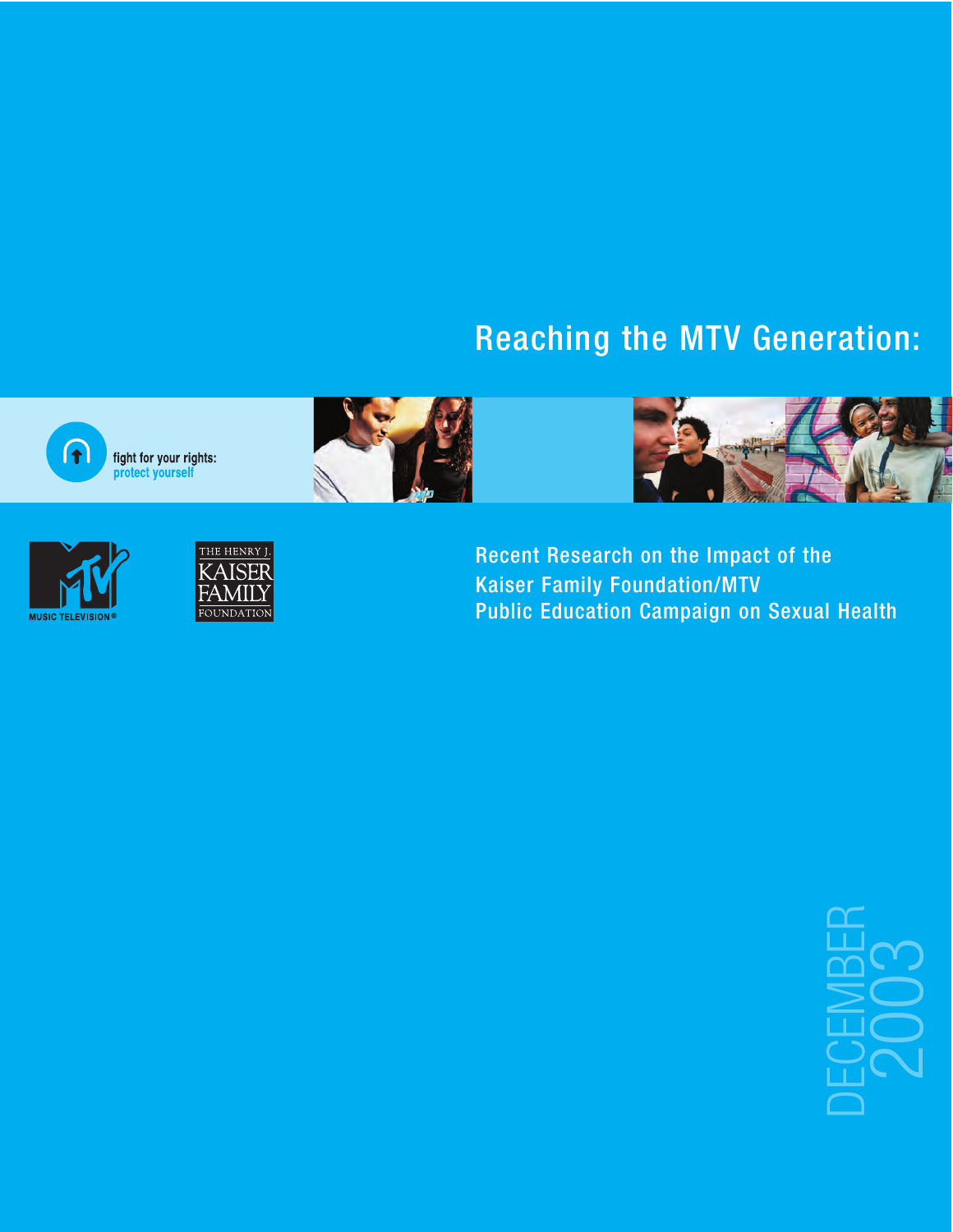The research was directed and the report written by: Victoria J. Rideout, vice president and director, Program for the Study of Entertainment Media and Health, Kaiser Family Foundation.

Additional analysis for this report was conducted by: Mollyann Brodie, vice president and director, Public Opinion and Media Research, and Rebecca Levin, research associate, Kaiser Family Foundation.

The Foundation's partnership with MTV is directed by: Tina Hoff, vice president and director, Entertainment Media Partnerships, with assistance from Julia Davis, Meredith Mishel, Laurel Yamaguchi, Laura Wiggs, and Luis Ontiveros, Kaiser Family Foundation.

Graphic design and production: Leahandah Soundy, Kaiser Family Foundation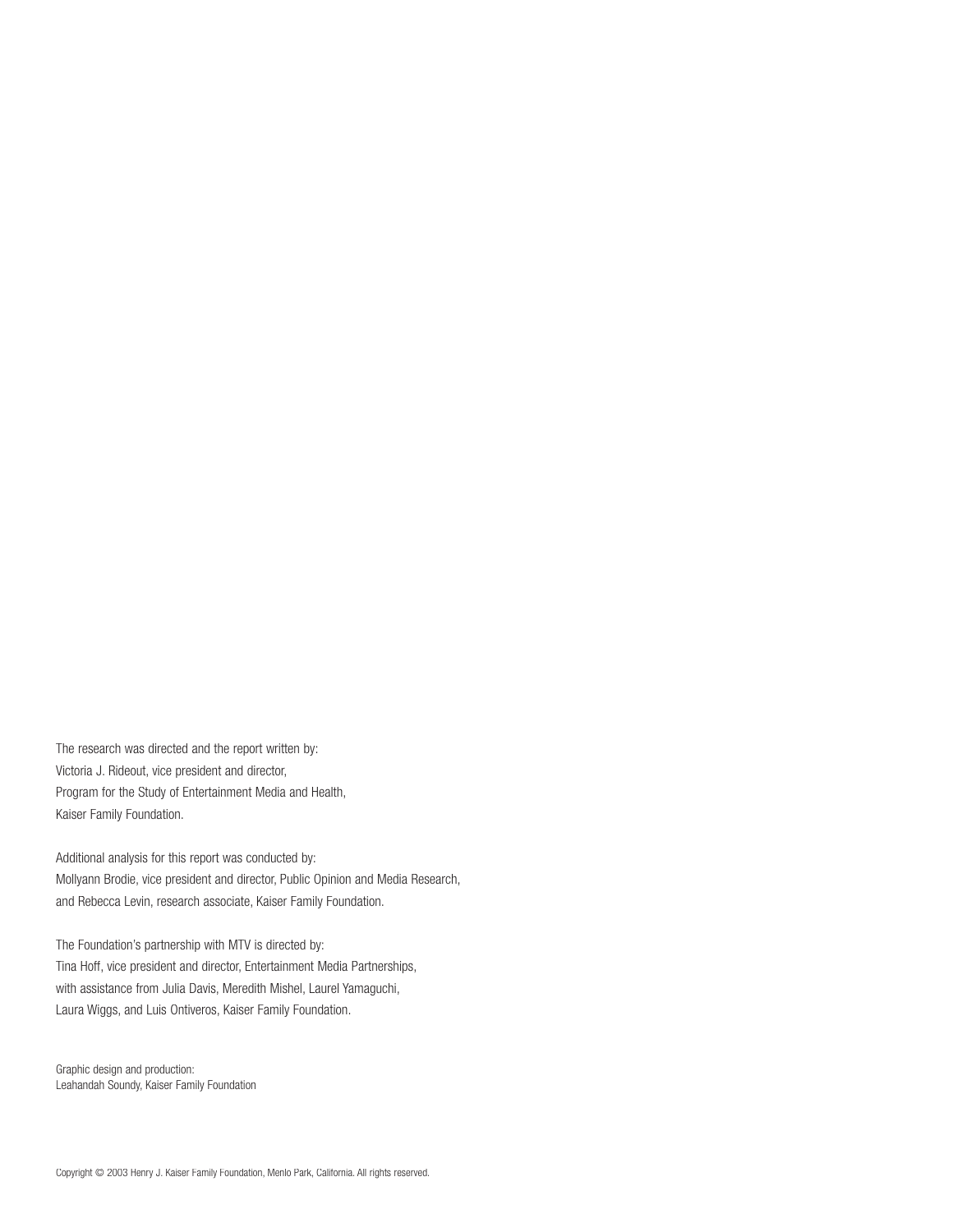# Reaching the MTV Generation:







Recent Research on the Impact of the Kaiser Family Foundation/MTV Public Education Campaign on Sexual Health

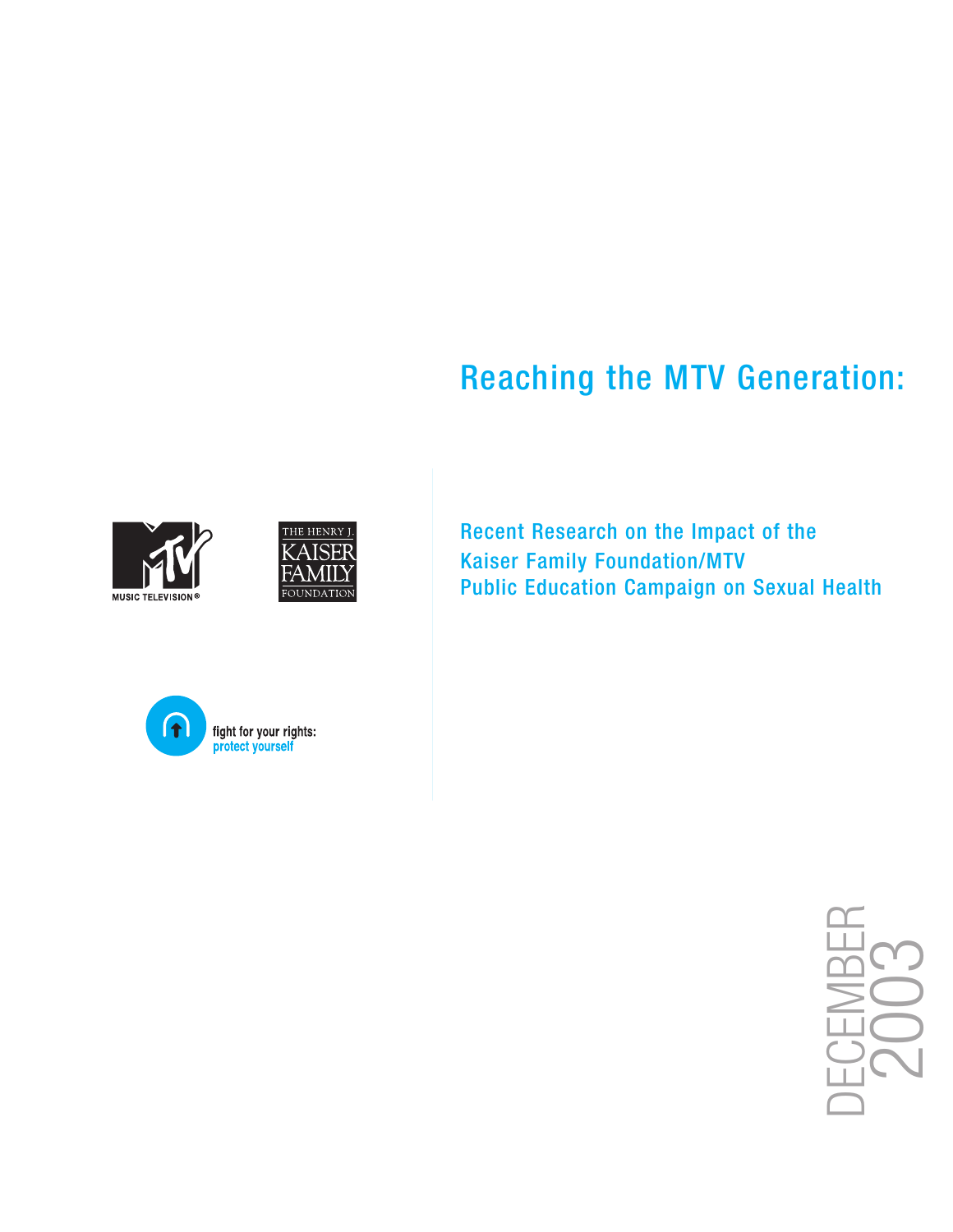# Table of Contents

| Introduction                                                                                           |    |
|--------------------------------------------------------------------------------------------------------|----|
| The Kaiser Family Foundation/MTV<br><b>Public Education Campaign</b>                                   | 4  |
| National Survey of Teens and Young Adults on<br>Sexual Health Public Education Campaigns: Key Findings |    |
| It's Your (Sex) Life Call-Back Survey: Key Findings                                                    | 15 |
| Appendix A: Public Service Advertisements                                                              | 18 |
| Appendix B: Full-Length Special Programming                                                            | 19 |
| Appendix C: Awards                                                                                     |    |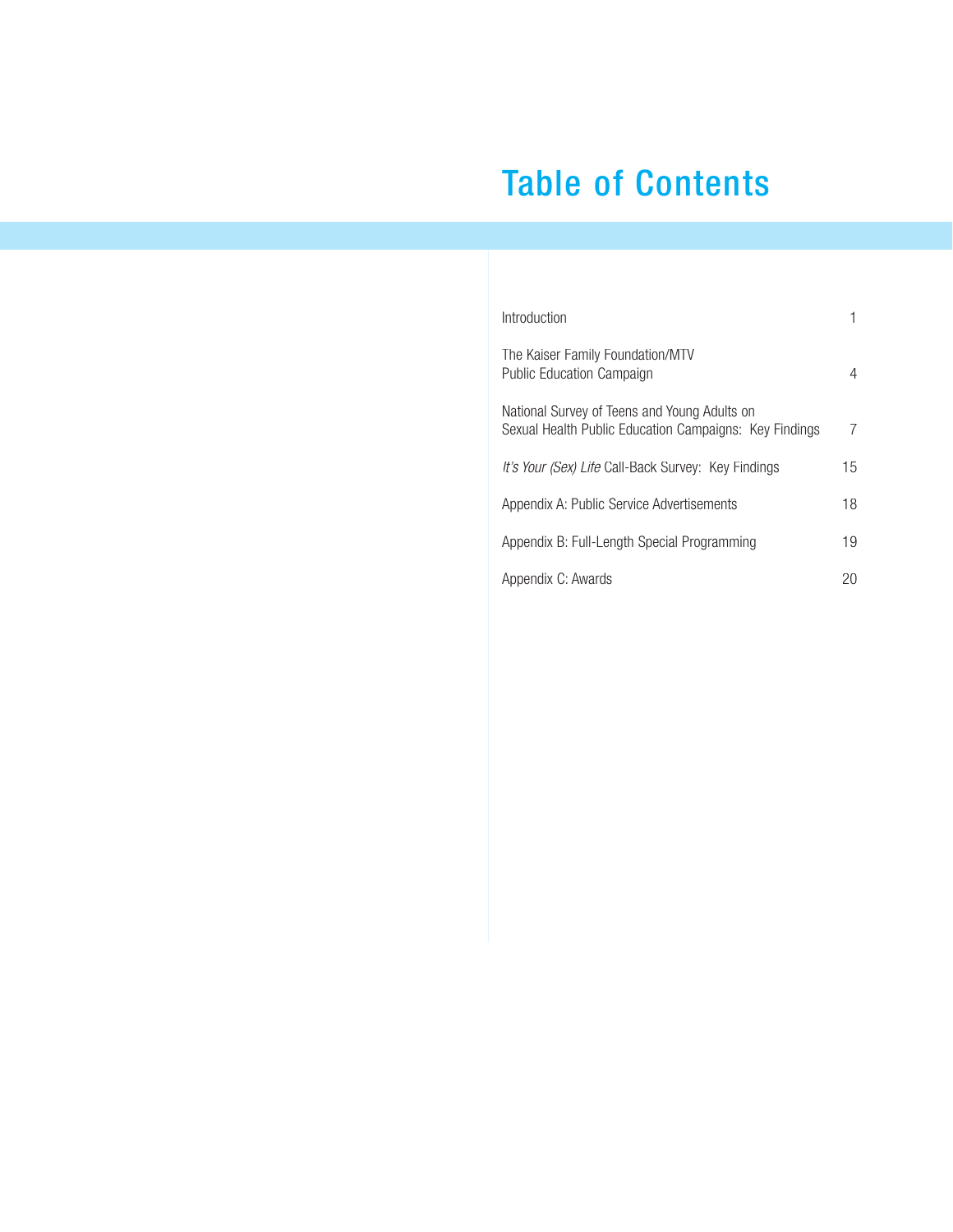## **Introduction**

Over the past 10 years, the rate of sexual activity among high school students has dropped, use of condoms has increased, and the incidence of teen pregnancy has declined.<sup>1</sup> Despite these improvements, sexual health issues among teens and young adults continue to be a major concern. By the time they are seniors in high school, three out of five young people have engaged in sexual intercourse, and one in five has had four or more partners.<sup>2</sup> Even with the reduced rate of teen pregnancy, nearly 900,000 teenagers become pregnant in the United States every year—one out of every five sexually active teen girls.<sup>3</sup> An estimated one in four sexually active teens gets a sexually transmitted disease every year—approximately four million teen cases of STDs annually—and half of all new HIV infections in this country occur among people under age 25.<sup>4</sup>

Recognizing the media-centric focus of young people's lives, many in the public health community have sought to use media campaigns to help address sexual health issues among teens and young adults. But many roadblocks have stood in the way, including the reluctance of major media outlets to address sexual topics frankly, particularly when it comes to youth; a dearth of airtime being donated by TV networks to public service campaigns; and a lack of adequate funding to sustain a long-term media effort with multiple campaign elements.

In 1997, the Kaiser Family Foundation began an effort to get around those roadblocks by partnering directly with the media outlet that had become nearly synonymous with youth: MTV, the number-one cable network among 12- to 24-year-olds. By forgoing the traditional public service advertising (PSA) route and instead creating a public education campaign directly with the network, the goal was to secure a substantial amount of airtime in front of the target audience (sexually active 16- to 24-yearolds), and to use that airtime to engage in a frank discussion of the issues. In addition, marketing input from the creative staff of the network would be used to help craft messages that appeal to this young audience and break through the clutter.

The goals of the campaign are to: raise awareness about personal risks; encourage young people to discuss safer-sex issues with their families, partners, peers, and health providers; promote condom use among sexually active teens and young adults; and encourage testing among those at risk of HIV or other STDs.

No one ad—or even any one campaign—can be a "silver bullet" on such challenging public health issues. Young people's decisions about sex are the result of a complex web of influences, including their relationship with their parents, sex education in the classroom, peer influence, substance use, personal experiences, sexual messages in pop culture, and public education campaigns on abstinence, teen pregnancy, and safer sex.

Across the nation, there are numerous on-the-ground efforts to reach young people with information on sexual health, including hot lines, clinics, church activities, health fairs, school-based programs, and peer outreach efforts, to name just a few. The Foundation's purpose is to contribute to the media component of this broad national effort, with a particular focus on reducing the incidence of HIV and other STDs among teens and young adults.

The partnership with MTV is part of the Foundation's much broader effort to surround youth with a variety of messages, in many different forms and styles. That larger effort has included youth-focused public service campaigns conducted by the Foundation in partnership with other media outlets teens are already turning to, including the TV networks BET (Black Entertainment Television), Univision, and UPN, and the popular teen magazines seventeen, YM, and Teen People, as well as scores of related story lines on TV sitcoms and dramas. In addition, since January 2003 the Foundation has partnered with the media company Viacom, Inc. on the first cross-platform public education campaign on HIV/AIDS, aimed at both youth and adults. This campaign includes messages on Viacom-owned television networks such as CBS and VH1, as well as on radio and outdoor advertising. In its first year, this campaign alone received \$120 million in advertising time. At the same time, other national and local groups have been working toward similar goals, including the National Campaign to Prevent Teen Pregnancy, The Media Project, and Cable Positive, to name just a few.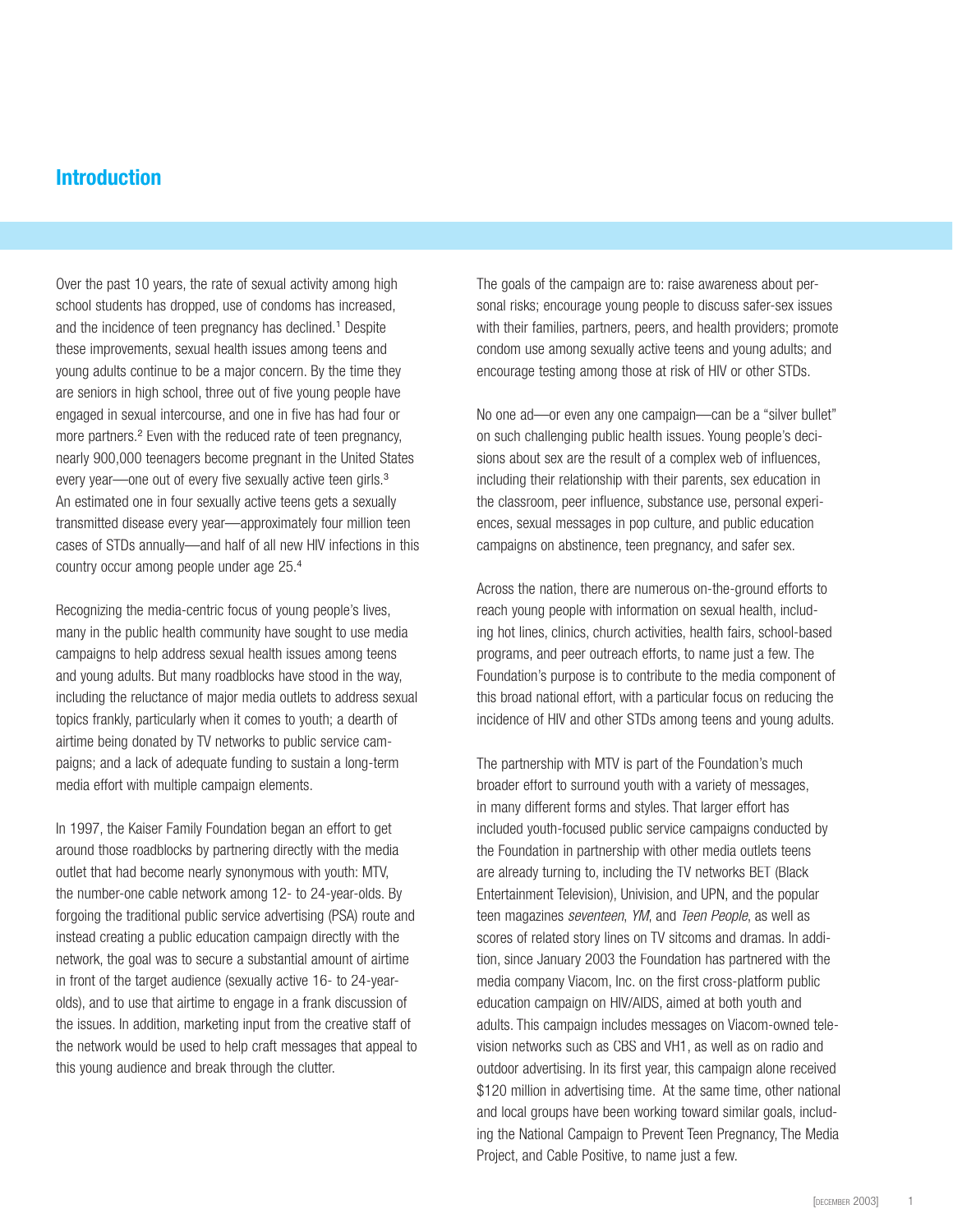While the Foundation does not expect any one ad or even any one media campaign to change a specific behavior in a viewer, all of its campaigns are obviously designed to have an impact. Whenever possible, research is conducted to help assess the campaigns. Many different types of campaign-related research have been conducted, with different purposes: to help formulate messages, to monitor the campaigns' implementation, to measure the response among viewers and readers, and to assess the impact on the health issues they were designed to address. That research has included:

**Focus groups:** Focus groups have been used to test messages and formulate approaches for communicating with the target audience. More than 30 focus groups have been held across the country with various subsets of the target population: males and females; whites, African Americans, and Latinos; teens and young adults; and those who do or do not use condoms consistently. In addition to testing messages for future PSAs and programs, the focus groups were also used to test responses to specific PSAs, as well as to get a sense of the penetration of and response to ads that have already aired.

**Dial testing:** Dial tests, often used in commercial television production, involve recruiting viewers to watch programming in a screening room equipped with "dials" that viewers can use to signal their response to what they are watching. Two dial tests have been held to gauge audience response to specific programming and help guide the production of future shows and PSAs.

**Call-back surveys:** More than 800,000 MTV viewers have called the toll-free telephone number included in the on-air programming, where they can request a copy of the printed information guide or can be connected to the Centers for Disease Control and Prevention's national hot line or their local Planned Parenthood clinic. The Foundation has conducted two "call-back" surveys of randomly selected callers who had requested a copy of the information guide. Each survey—one in April 1998, the other in June–July of 2002—included 500 respondents. These surveys allowed the Foundation to explore how callers assess the phone service and the booklet, as well as the impact the campaign has had on their intentions and reported behaviors. Results of the most recent survey are discussed in detail in the section of this report titled Key Findings from Recent Research.

**National telephone surveys:** Since 1997, the Foundation has conducted more than 10 nationally representative, random-digit-dial telephone surveys of various subsets of the target audience. These surveys, many of which were conducted in collaboration with our media partners, have focused on measuring sexual health attitudes, awareness, and behaviors of the target audience, and they have helped guide the development of the public education campaigns. In the spring of 2003, a survey of 1,100 people age 16–24 focused specifically on the MTV campaign, and the results are discussed in detail below.

This report summarizes the results of the Foundation's most recent research on one of its public education campaigns the partnership with MTV. The report focuses on two surveys mentioned above: a random, nationally representative survey of 16- to 24-year-olds, and a smaller call-back survey of 500 MTV viewers who had called the toll-free telephone number listed in the Foundation's public service ads.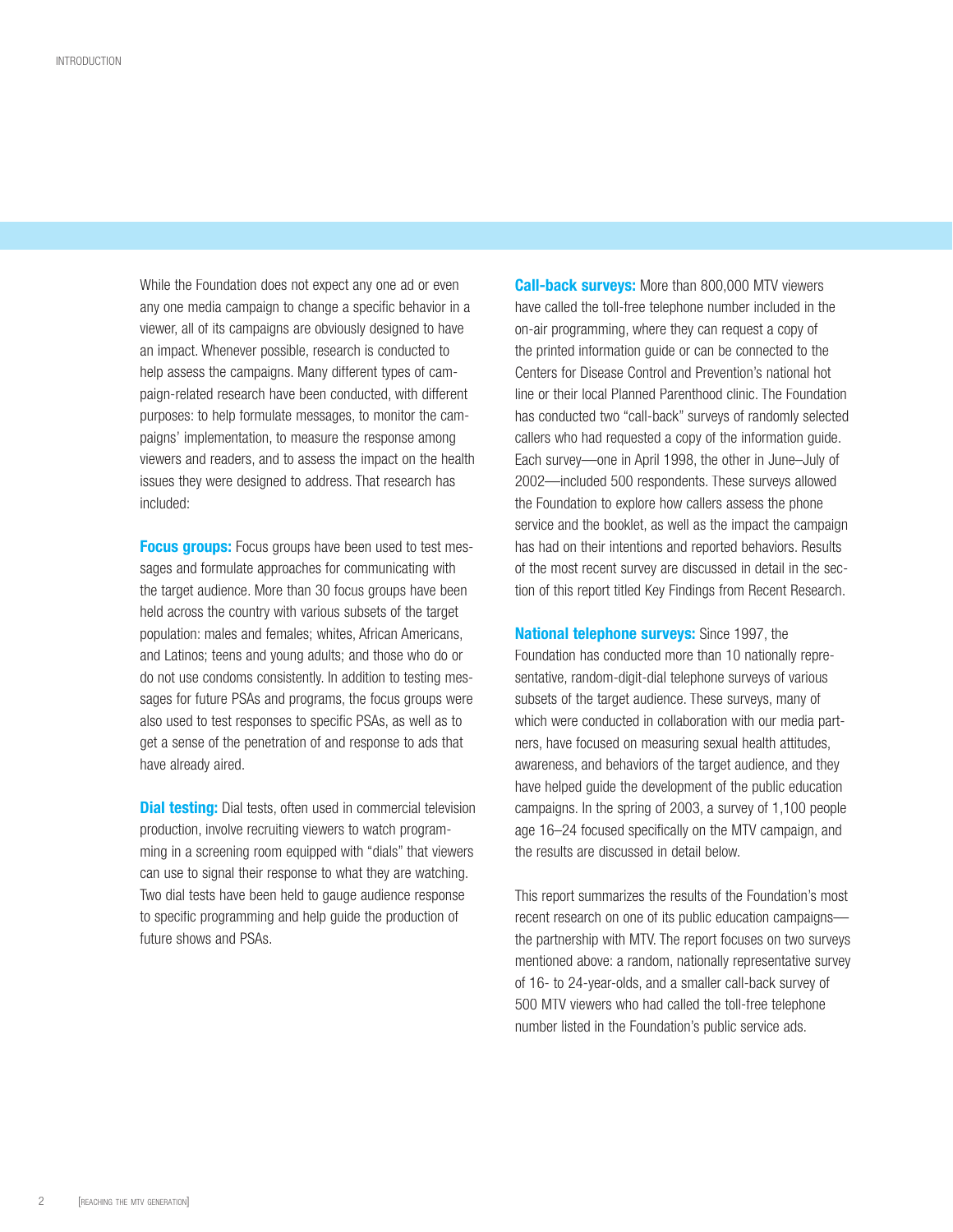# **The Kaiser Foundation/MTV Public Education Campaign**

From its launch in September 1997, the Foundation's partnership with MTV has included a significant commitment of airtime to a variety of public service messages, along with a substantial amount of full-length special programming. Beginning in April 2002, MTV elevated the award-winning campaign on sexual health to be its highest priority pro-social initiative, which has meant a greater amount of dedicated airtime and greater exposure for sexual health messages.<sup>5</sup> The new campaign—branded under the network's highly visible Fight For Your Rights initiative with the tag line Protect Yourself—focuses on HIV/AIDS and other sexually transmitted diseases. This section of the report describes the elements of the MTV/Kaiser Foundation partnership from 1997 through April 2003 (the campaign is ongoing).

The campaign on MTV has included the following components:

**Public service advertising (PSAs):** A total of 62 different PSAs have been produced and broadcast as part of the campaign, airing more than 4,600 times over five and one-half years—an average of 2–3 times a day.<sup>6</sup> Rather than being a "one-size-fits-all" campaign, the PSAs on MTV have featured a variety of appeals and styles, from upbeat and life-affirming to more edgy and hard-hitting. The purpose of this variation is to help keep the content fresh and engaging, and to reach as many viewers as possible. The constantly evolving messages have targeted various subsets of MTV viewers, including African Americans and Latinos, females, males, heterosexuals, and men who have sex with men. For viewers seeking additional information, all ads are tagged with the free hot line (1-888-BE-SAFE-1), the campaign's section of mtv.com

(www.fightforyourrights.mtv.com), or the Foundation's youth-oriented Web site www.itsyoursexlife.com. See Appendix A for a chronological list of PSA titles and airdates.

**Full-length special programming:** Under the partnership with MTV, a total of 19 different full-length (30-minute) shows have been produced and broadcast, airing a total of 84 times to a total national audience of 96 million viewers.<sup>7</sup> These longerform specials have employed a variety of approaches to examine a range of sexual health issues: One show chronicles a "day –in –the life" of several young people as one gets an HIV test and another a first gynecological exam; another award-winning documentary follows two young HIV-positive women on a tour of the country as they talk with other HIV-positive youth; and a live call-in show focuses on sexually transmitted diseases. See Appendix B for a chronological list of the full-length programming that has been a part of the Foundation's partnership with MTV, including the original airdate and audience estimates from

**Toll-free telephone referral service:** Since the launch of the campaign, the Foundation has maintained a toll-free telephone number that viewers can call for additional information on sexual health topics. Ads and full-length programming broadcast under the campaign have been tagged with this phone number and/or a companion Web site. Those who call the phone line can sign up to receive a free printed information booklet through the mail (It's Your (Sex) Life), or they can be connected immediately to a live operator at the CDC's National HIV/AIDS or STD hot lines or to their local Planned Parenthood clinic. To date, there have been a total of 822,000 completed calls to the hot line through the MTV campaign, including 336,000 transfers to the CDC or Planned Parenthood.

Nielsen.

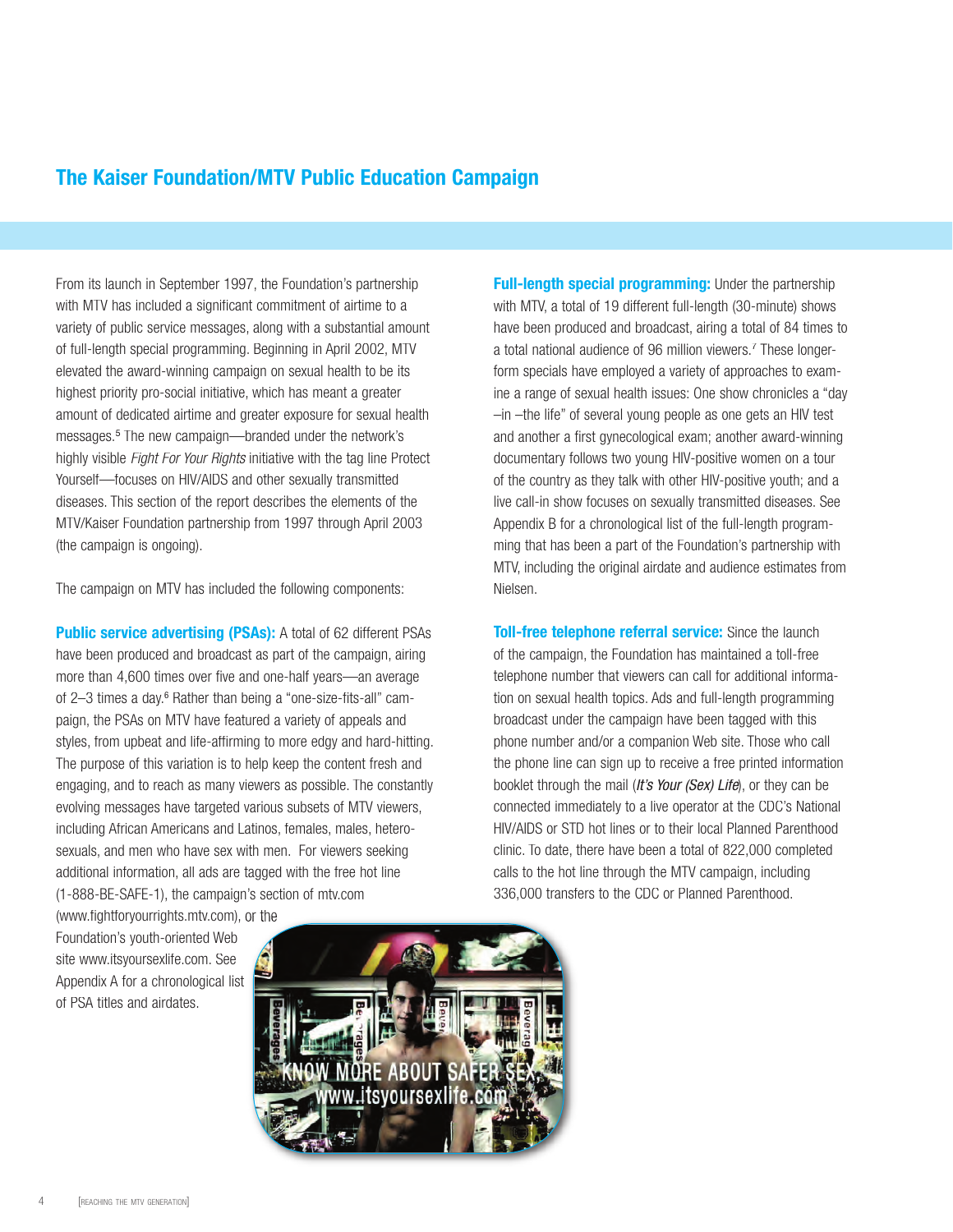**Online content:** In 1999 the Foundation created a Web site targeted to teens and young adults (www.itsyoursexlife.com), which is one of the most in-depth online resources available to youth on sexual health issues. Many of the PSAs and shows broadcast under the MTV campaign from 1999 to 2002 included this Web address. Since April 2002, MTV's own Web site has featured a special section on sexual health, created in partnership with the Foundation (www.fightforyourrights.mtv.com). This section includes: a searchable nationwide database of HIV and STD



testing facilities; an interactive guide to sexual health; a sexual health news site; monthly features that provide the latest information about HIV/AIDS and other topics; and 24-hour message boards where viewers can meet and discuss sexual health issues in

an ongoing dialogue. From September 1999 through April 2003, www.itsyoursexlife.com attracted 1.8 million unique visitors (this Web site has also been promoted via other media partnerships, and through links on other Web sites). From April 2002 through April 2003, the Fight For Your Rights: Protect Yoursell section of www.mtv.com has had more than 1.3 million unique visitors.

## **Free sexual health information guide:**

It's Your (Sex) Life: Your Guide to Safe & Responsible Sex is a comprehensive 30-page booklet that is available free of charge through the toll-free hot line, on the Web, and at events nationwide. To date, 400,000 copies of the guide have been distributed.





**Inserts in CDs and videos:** The Foundation created a small promotional insert on safer sex that was included in copies of MTV's Party To Go CD and the network's 1999 Real World video. A total of 117,000 copies of the insert were distributed.

**On-the-ground-activities:** The campaign has included a variety of on-the-ground activities to complement the on-air messages. For example, a sexual health information tent staffed by health counselors accompanied MTV's 1998 Campus Invasion tour to 30 colleges across the country. Several cities have hosted Fight For Your Rights sexual health forums at which the TV programming is aired and discussed, and the campaign's print materials have been distributed at hundreds of concerts and other local events nationally.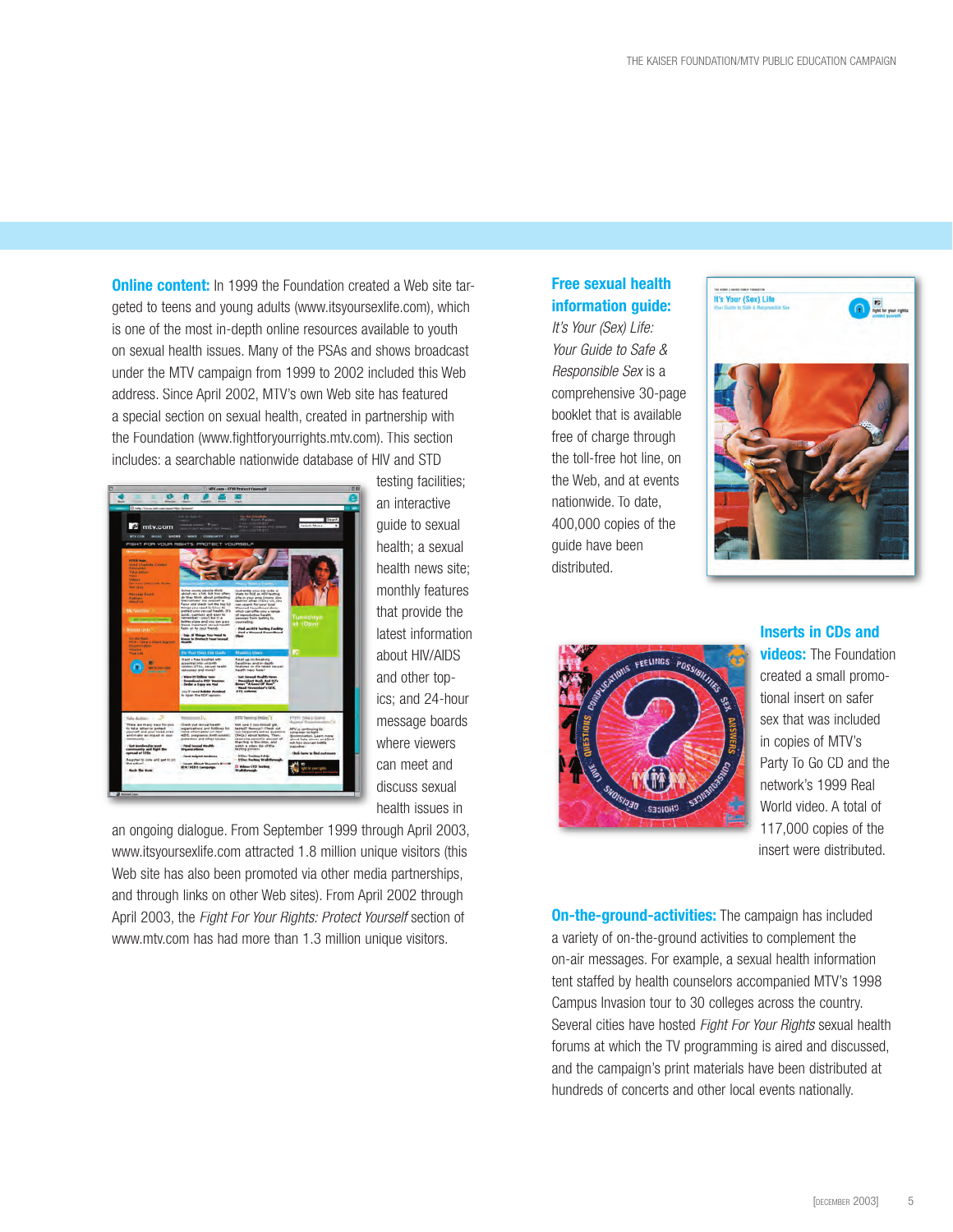# **National Survey of Teens and Young Adults on Sexual Health Public Education Campaigns: Key Findings**

This section of the report summarizes the results of the most extensive piece of research assessing the MTV campaign: a nationally representative, random-digit-dial telephone survey of 1,100 young people age 16–24, conducted from January 27 through April 6, 2003. Parental permission was obtained for callers under age 18. The survey was designed and analyzed by Foundation staff in consultation with Princeton Survey Research Associates (PSRA), with fieldwork conducted by PSRA. The margin of error for the survey is  $+/-$  3 percentage points.

#### **Reach of MTV**

MTV has a wide viewership among teens and young adults. Three out of four (75%) 16- to 24-year-olds watch MTV, including nearly six in ten (58%) who watch at least once a week or more, and two in ten (20%) who watch for an hour or more every day. This record compares favorably with that of the much larger broadcast network NBC: while more young people tune in to NBC at some point during the week (70% vs. 60%), the same proportion of young people tune in to each network every day (20%).



MTV's Web site is visited by a smaller, but still substantial, proportion of the target audience. More than one in four (29%) 16- to 24-year-olds nationwide have visited mtv.com.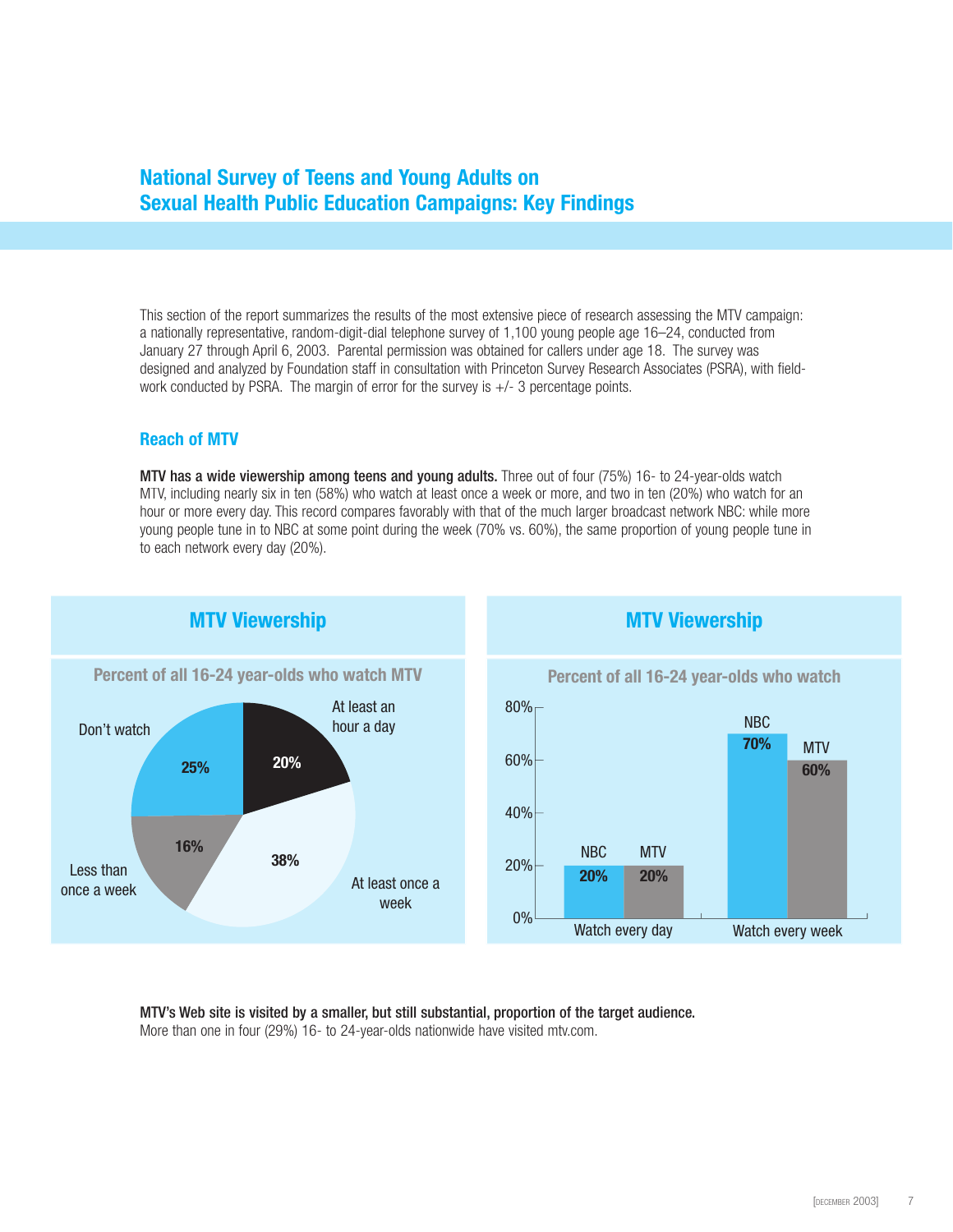#### **Recognition of the Fight For Your Rights campaign**

Six out of ten (59%) 16- to 24-year-olds across the country recognize the Fight For Your Rights brand. This brand has been used by MTV for a variety of campaigns since 1999 and Fight For Your Rights has been the brand of the sexual health campaign since April 2002. Recognition of this brand is higher than that of NBC's The More You Know campaign (48%), but lower than that of the multi-million-dollar paid anti-tobacco campaign the truth (69%).



Younger viewers are more likely than older ones to have heard of the Fight For Your Rights campaign. Sixty-five percent of 16- to 17-year-olds have heard of Fight For Your Rights, compared to 55% of 21- to 24-year-olds. This is in contrast to NBC's The More You Know campaign, where recognition goes up with age (35% of 16- to 17-year-olds, compared to 56% of 21- to 24-year-olds.)

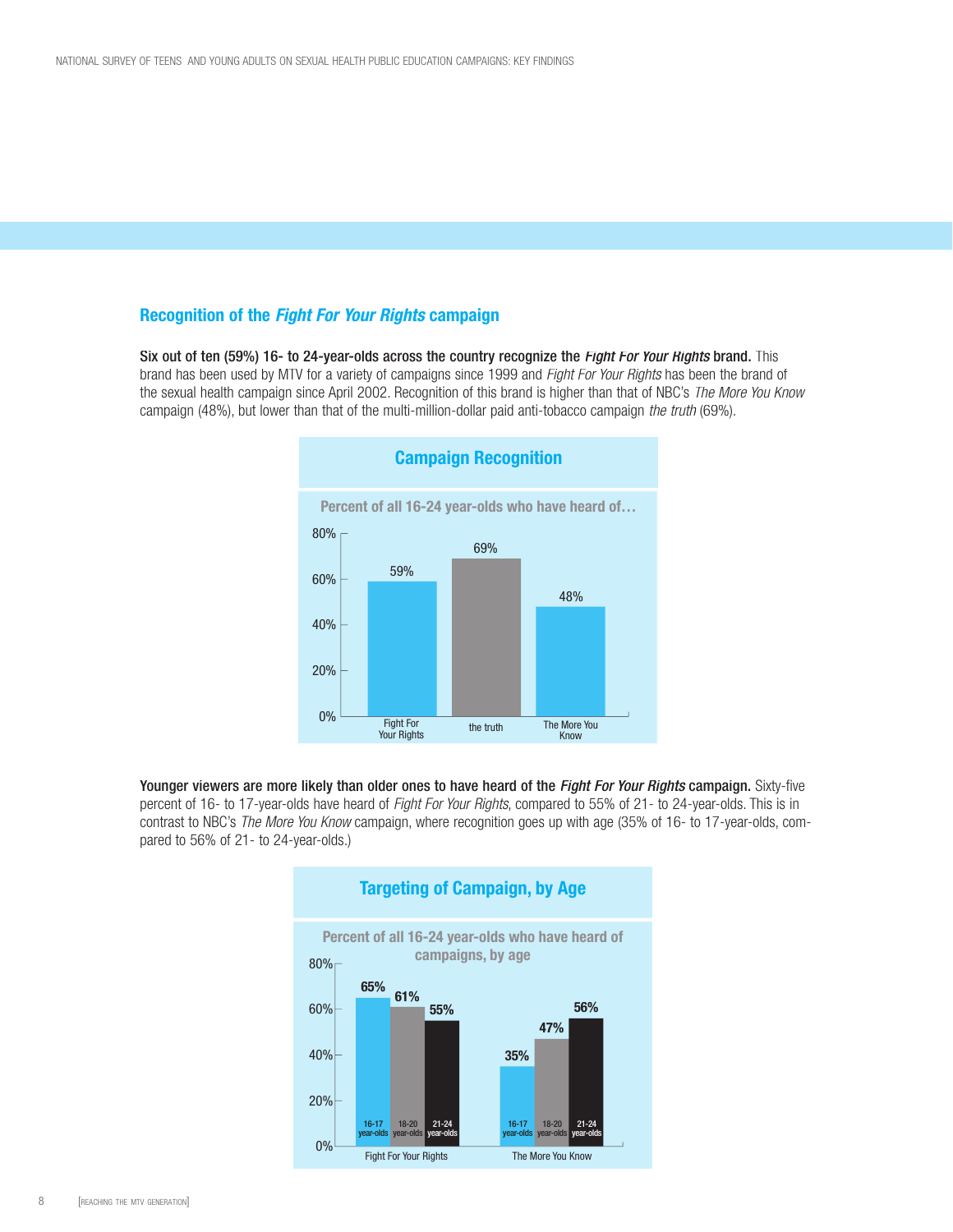#### **Reach of the MTV/Kaiser Family Foundation campaign**

A majority (52%) of all 16- to 24-year-olds in the country say they have seen sexual health ads on MTV, and a third (32%) say they have seen full-length shows. Those who watch MTV regularly find it hard to miss the campaign. Three out of four (75%) regular MTV viewers (those who watch at least once a week) say they have seen sexual health ads on MTV, and nearly half (47%) say they have seen specials or shows on these topics.

Many young people are seeing the PSAs multiple times. A third (35%) of all 16- to 24-year-olds say they see sexual health ads on MTV at least a few times a week, including a fifth (20%) who say they see them at least once a day or more. Among regular MTV viewers, the majority (55%) say they see such ads at least a few times a week, including about one in five (19%) who say they see them several times a day.

More than four in ten teens and young adults nationally (42%) are considered "definite" viewers of the campaign. These respondents recognized one or more of the of five specific ads described in the survey. There are undoubtedly many more definite campaign viewers, since more than 30 ads aired during this period, while the survey asked about just five of these.

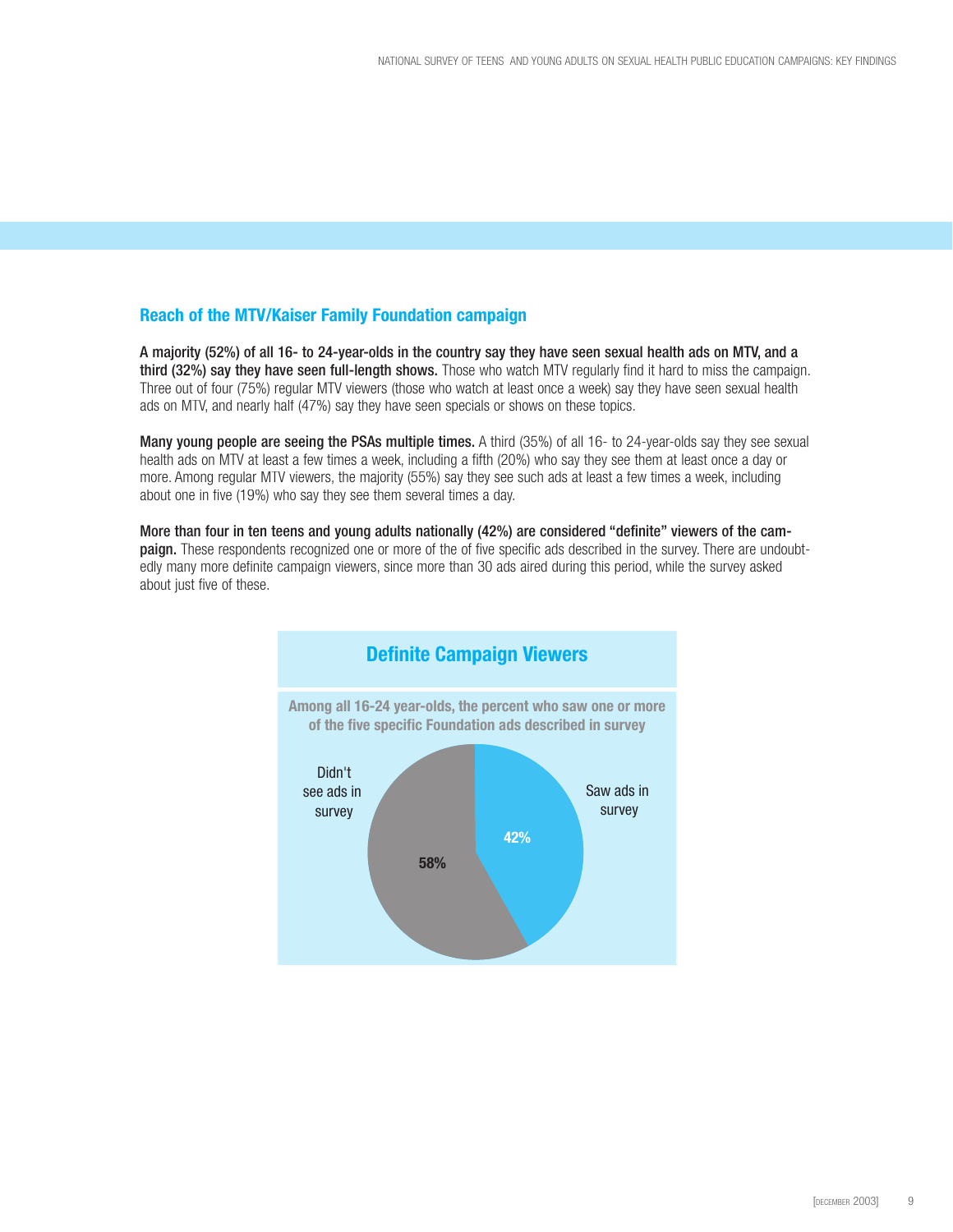#### **Evaluation of the campaign among those who saw it**

The vast majority of those who have seen the campaign believe it will have an impact. Among the definite campaign viewers, 93% say they agree the campaign could help change how young people think about these issues, including 44% who "strongly" agree. Other campaign viewers say that the campaign "goes in one ear and out the other" (36%), although fewer than one in ten (9%) "strongly" agree with that critique.



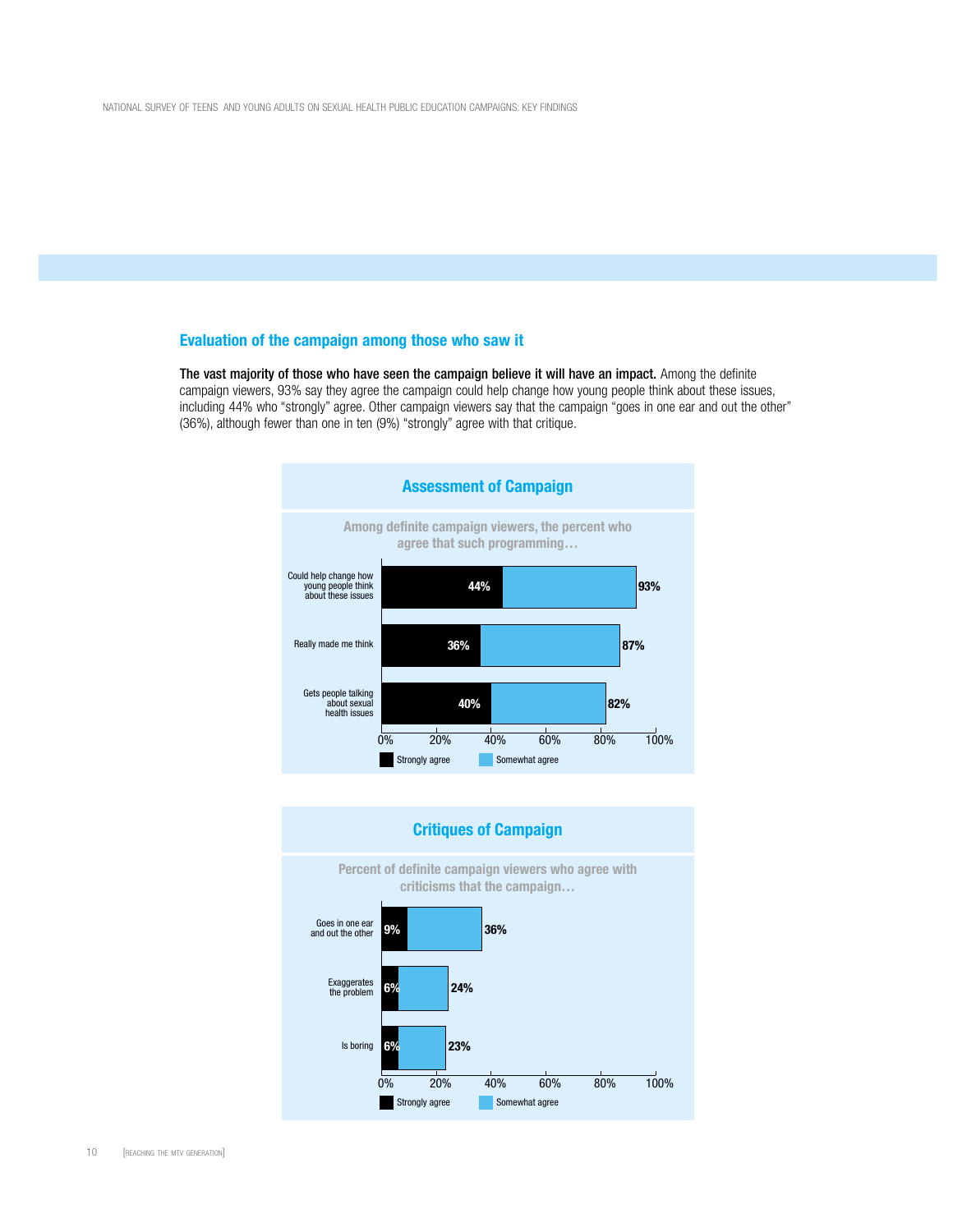#### **Learning new information**

Nearly two-thirds (63%) of those who have seen the campaign say they personally learned something new from it. About half say they learned something new about HIV/AIDS (47%) or other STDs (54%), and four in ten say they learned something new about the health risks of oral sex (43%).



#### **Reported influence on behaviors**

Whether they have had sexual intercourse yet or not, those who have seen the campaign say it has made them more cautious. Among those who are not yet sexually active, two out of three (66%) say the campaign made them more likely to wait to have sex.

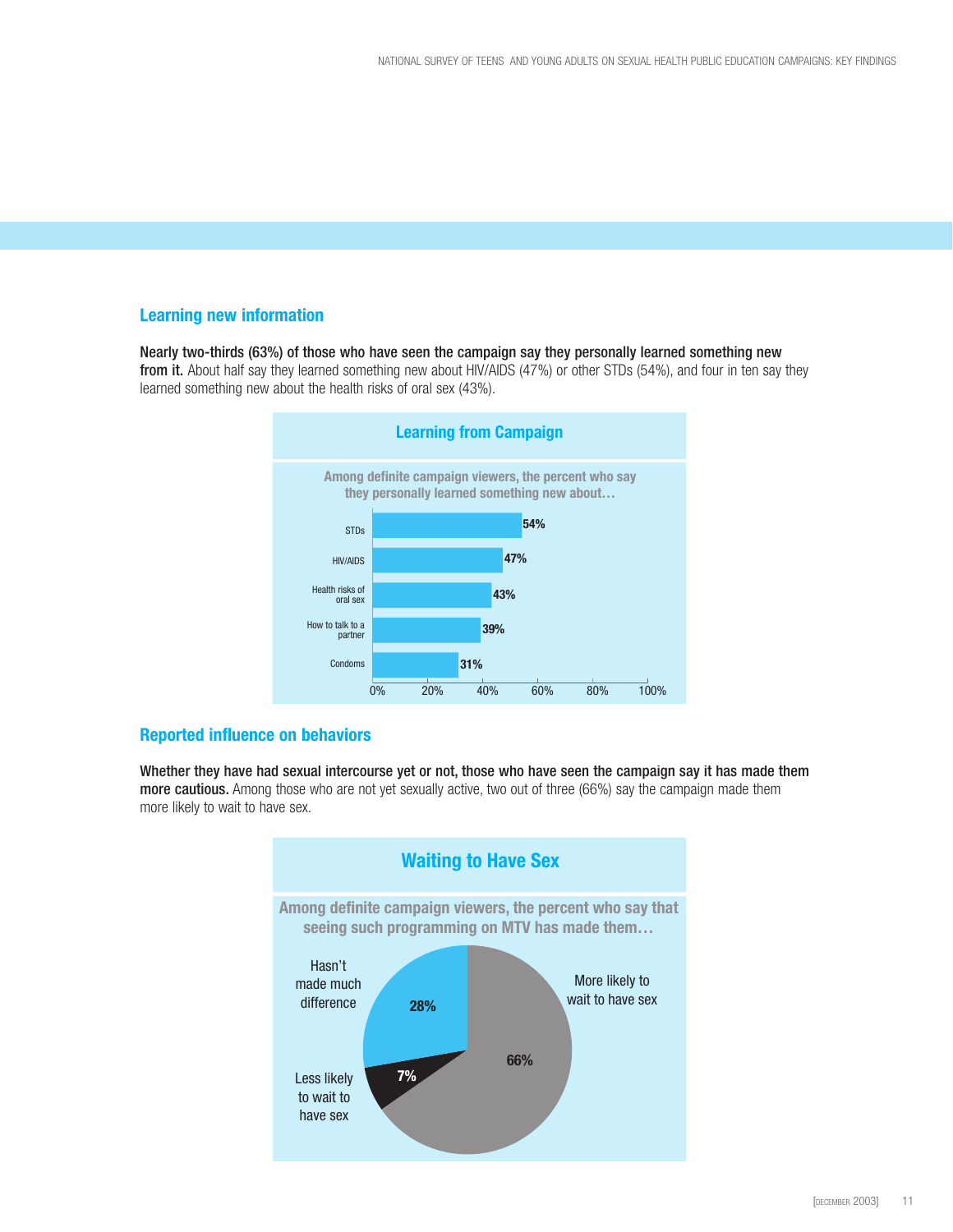Among those who have already had intercourse, more than two out of three say it has made them more likely to take their sexual relationships more seriously (73%); use condoms (73%); talk to their partner about safer sex (69%); and get tested for HIV or other STDs (65%).



#### Many viewers say they have already taken steps to protect their sexual health as a result of the campaign.

Reported behavior changes include nearly half who say they have talked with partner about safer sex (49%), and one in four who say they have visited a doctor or other health provider (24%) or been tested for HIV or other STDs (24%) because of the campaign. Among those under 18, 28% report having a conversation with a parent or other adult about a sexual health issue as a result of the campaign.

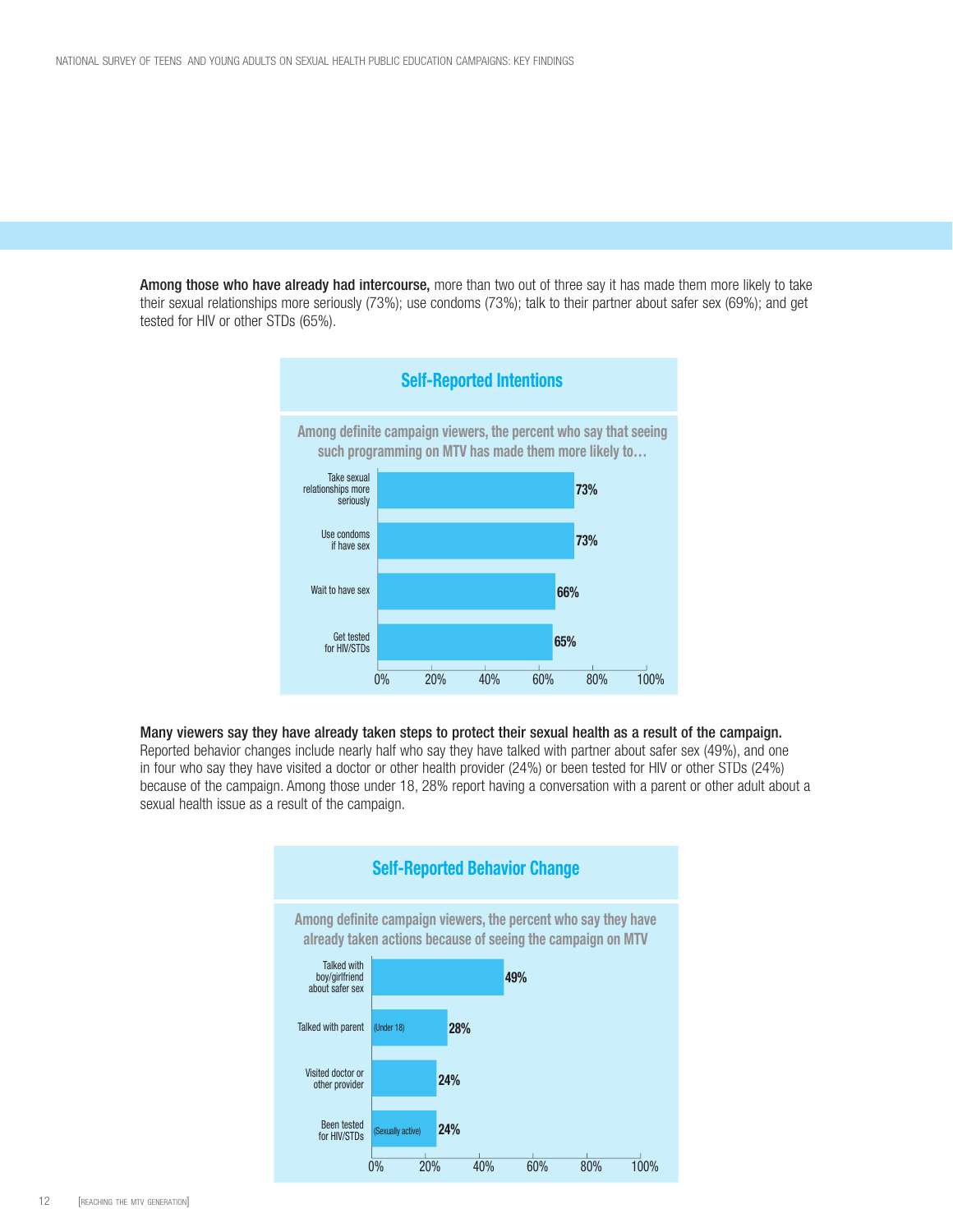### **Isolating the effect of the campaign on viewers' attitudes and behaviors**

In order to look more closely at any influence the campaign may have had on viewers' attitudes or behaviors related to HIV/AIDS or other sexually transmitted diseases, logistic regression analysis was conducted on the survey results. This type of analysis allows researchers to control for other factors that may influence the likelihood of a response, so that the role of the PSAs, if any, can be better isolated. The factors that were controlled for are race, gender, age, whether or not the respondent is sexually active, whether they watch MTV regularly, and whether or not they report having seen any of the five PSAs described in the survey.

The results of this analysis indicate that respondents who report having seen the ads differ significantly in their attitudes and reported behaviors from those people who did not report having seen any of the ads—regardless of race, age, gender, sexual activity, or the amount of MTV they watch.

To illustrate these differences Table 1 compares the likelihood of each response for the average 16- to 24-year-old who reported seeing at least one of the ads and the average 16- to 24-year-old who did not report seeing

any of the ads. For example, an estimated 51% of the average 16- to 24-year-olds who did not report having seen any of the PSAs described in the survey say that they have been tested for HIV, compared to 60% of the average 16- 24 year-olds who *did* report having seen the ads.

While this analysis indicates that there are differences between those who have seen the ads and those who have not seen the ads, even after controlling for the impact of other demographic measures, it is not possible to say with certainty where the causality lies—that is, to say that it is because they saw the MTV campaign that these respondents are reporting healthier behaviors. However, a regression analysis is the best means available to isolate the effect, if any, of the ads, and it is certainly reassuring to know that whatever the respondent's age, race, or gender, if they saw the campaign they are more likely than someone of their same age, race, and gender who did not see the campaign to report taking positive steps such as having a conversation about sexual health issues with their partner, using condoms regularly, or being tested for HIV or other STDs. These results suggest that the ads may be playing a beneficial role in young peoples' attitudes and behaviors related to HIV/AIDS and other sexually transmitted diseases.

| <b>TABLE 1</b>                                                                                               | Did not see<br><b>PSAs</b> | Saw<br><b>PSAS</b> | Percent difference in<br>likelihood of response |  |  |
|--------------------------------------------------------------------------------------------------------------|----------------------------|--------------------|-------------------------------------------------|--|--|
| <b>ATTITUDES</b>                                                                                             |                            |                    |                                                 |  |  |
| Consider HIV/AIDS a "very big concern" for people their age                                                  | 53%                        | 61%                | 15%                                             |  |  |
| Say they are personally very concerned about HIV/AIDS                                                        | 47%                        | 56%                | 19%                                             |  |  |
| Say they are personally very concerned about STDs other than HIV/AIDS                                        | 45%                        | 54%                | 20%                                             |  |  |
| Disagree with the statement "You don't have to worry about STDs unless<br>you have sex with a lot of people" | 88%                        | 93%                | 6%                                              |  |  |
| <b>REPORTED BEHAVIOR</b>                                                                                     |                            |                    |                                                 |  |  |
| Say they have talked to a partner about STDs                                                                 | 60%                        | 67%                | 12%                                             |  |  |
| Say they have talked to a partner about birth control or condoms                                             | 89%                        | 96%                | 8%                                              |  |  |
| Say they have been tested for HIV (among sexually active)                                                    | 51%                        | 60%                | 18%                                             |  |  |
| Say they have been tested for STDs other than HIV (among sexually active)                                    | 51%                        | 60%                | 18%                                             |  |  |
| Say they use condoms regularly (among sexually active who are not married)                                   | 63%                        | 73%                | 16%                                             |  |  |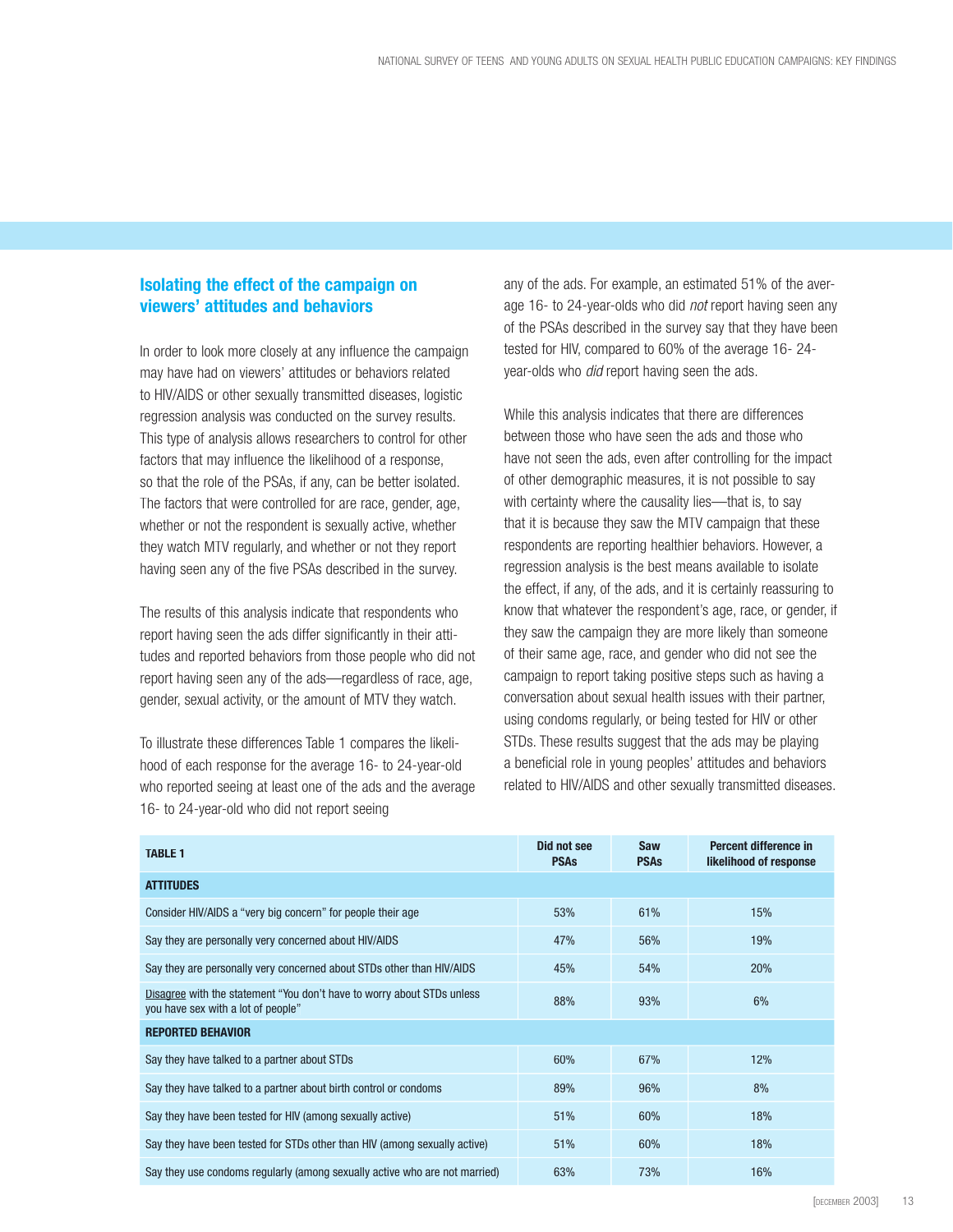# **It's Your (Sex) Life Call-Back Survey: Key Findings**

In the summer of 2002, the Foundation conducted a telephone call-back survey of 500 15- to 25-year-olds who had recently called the toll-free telephone number advertised in the MTV PSAs and requested a copy of the free informational guide It's Your (Sex) Life. This section of the report summarizes the results of that survey. The survey was designed and analyzed by Foundation staff in consultation with Princeton Survey Research Associates (PSRA), with fieldwork conducted by PSRA from June 25 through July 11, 2002. The margin of error for the survey is +/– 4 percentage points.

#### **Proportion of callers who read the booklet**

A large majority say they have read the booklet and have even returned to it again later. Nearly seven in ten (69%) say they have read all or most of the booklet (47% say "all"). Two-thirds (66%) of those who have at least glanced at the booklet say they have gone back to re-read a section or look something up.

#### **Evaluation of the booklet among those who read or at least glanced at it**

Almost all respondents say they found the booklet useful. When asked to rate the booklet on how useful it had been to them, with 10 being "very useful" and 1 being "not useful at all," more than eight in ten (83%) rated the booklet a 7 or higher, including just under half (46%) who gave it a 9 or a 10. Just 2% rated the booklet less than a 5 on the usefulness scale.

#### **Learning new information**

The vast majority feel the booklet contains new information and say they personally learned something new from it. Three out of four (75%) say the booklet provides people like them with new information (24% say it "just covers things people like you already know"). Even more—nearly nine out of ten (87%)—say they personally got a lot or some new information from the booklet, including 32% who say they got "a lot" of new information from it.

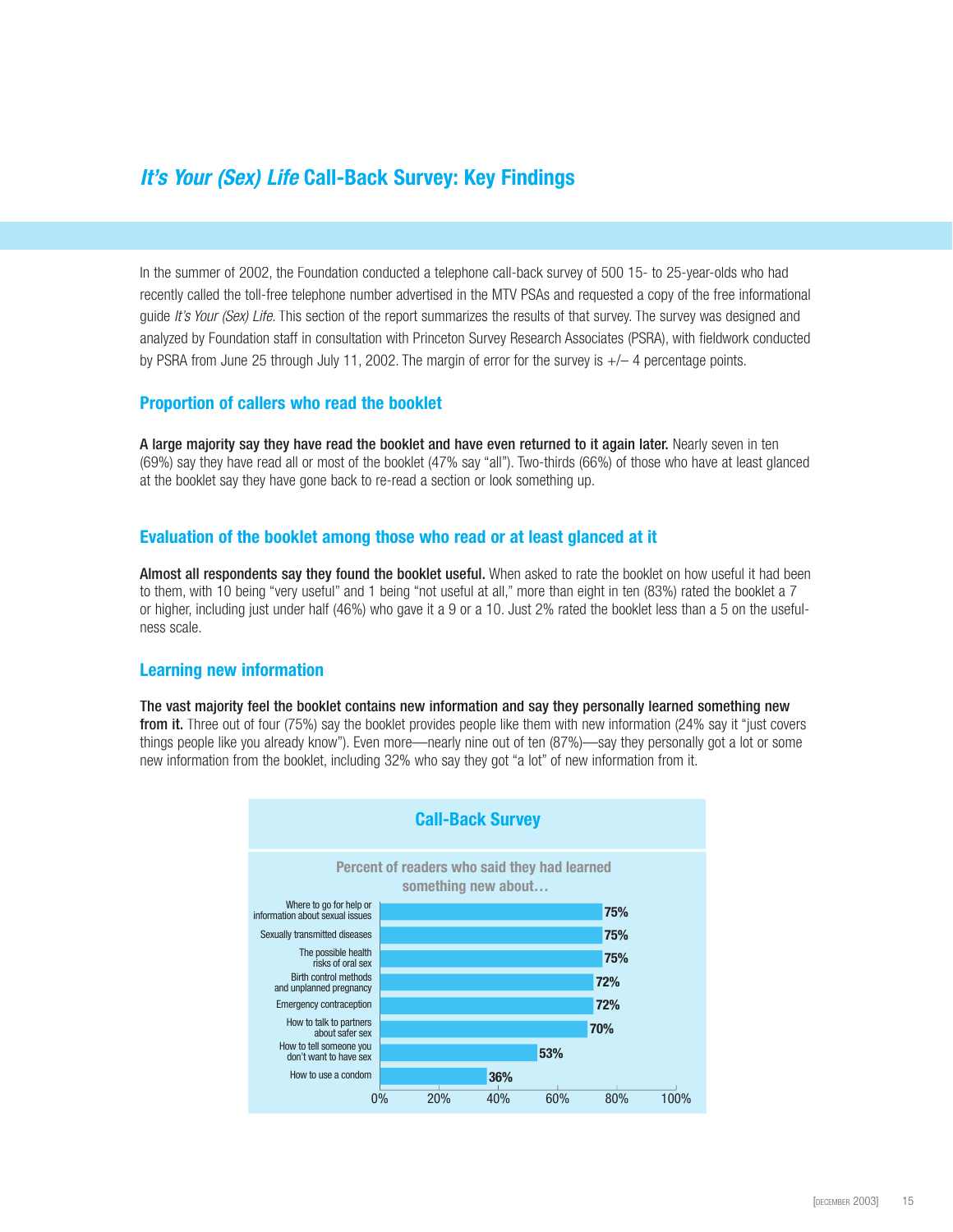Most of those who read the booklet say they found out something they didn't already know about a variety of sexual health topics. At least seven in ten say they found out something they didn't know before about STDs (75%), the possible health risks of oral sex (75%), birth control and avoiding unplanned pregnancy (72%), emergency contraception (72%), and how to talk to a partner about safer sex issues. Half (53%) say they found out something new about how to tell someone they don't want to have sex if they're not ready, and a third (36%) say they found out something they didn't know about how to use a condom.

While most respondents felt the booklet provided enough information on most issues, there were several topics about which at least a third of respondents felt there should have been more information. Those topics were the possible health risks of anal sex (40% say there should have been more information),<sup>8</sup> how much testing or birth control costs (37%), and what to do if you or your partner gets pregnant (36%).

#### **Reported influence on behaviors**

Many respondents say they have taken specific actions to protect their health since receiving the booklet, because of something they read in it.

- **n** Two-thirds (65%) say they have talked with a partner about something they read in the booklet.
- Among those who are sexually active (and at least 16 years old), 59% say they have used condoms more often since reading the booklet.
- <sup>n</sup> About half (54%) of those under age 18 say they have talked with a parent or other adult about something in the booklet since receiving it.
- Half (52%) say they are "much more likely" to abstain from sex because of something they read in the booklet.
- A third (33%) say they have been tested for HIV or another STD since receiving the guide, because of something they read in it.
- Nearly one in three (30%) say that since they received the booklet, they have visited a doctor or other health provider to discuss an issue raised in the booklet.
- <sup>n</sup> One in four (27%) say they have used at least one of the toll-free numbers or Web sites listed in the booklet.
- About one in five (19%) of those who are sexually active and age 16 or older say they have either gotten birth control for the first time, or switched methods, because of something they read in the booklet.

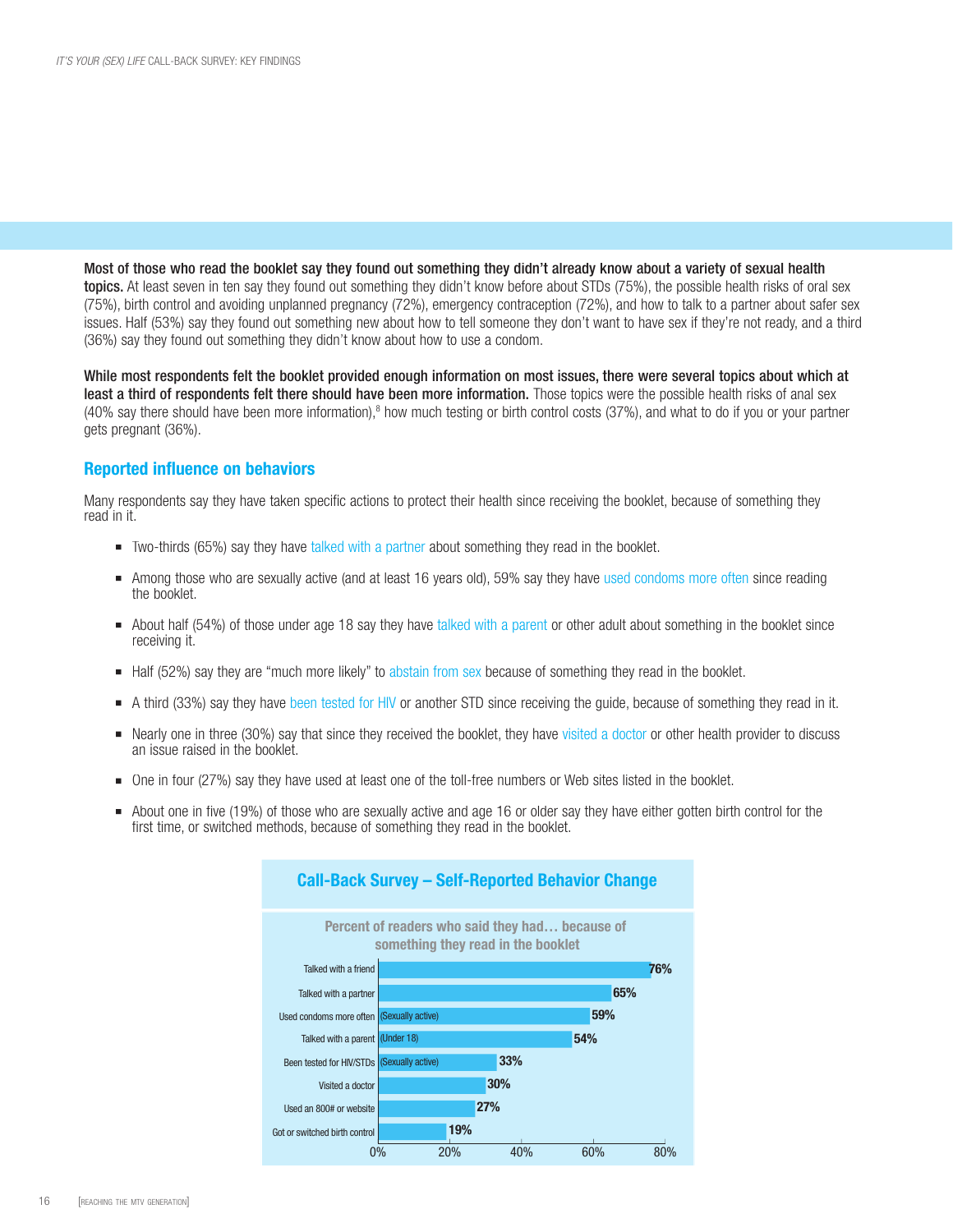#### **End Notes**

<sup>1</sup> CDC, Youth Risk Behavior Survey, 1993, 1995, 1997, 1999; CDC, Youth Risk Behavior Trends, from Youth Risk Behavior Survey, 1991, 1993, 1995, 1997, 1999; Darroch, JE and S Singh, *Occasional Report: Why is Teenage Pregnancy Declining? The Roles of Abstinence, Sexual Activity and Contraceptive Use,* 1999, The Alan Guttmacher Institute (AGI): New York.

<sup>2</sup> CDC, Youth Risk Behavior Surveillance – United States, 2001, Morbidity and Mortality Weekly Report, June, 2002, 51(4).

<sup>3</sup> Henshaw, S, U.S. Teenage Pregnancy Statistics, March, 2001, AGI: New York; Darroch; AGI, *Teenage Pregnancy: Overall Trends and State-by-State Information*, 1999, AGI: New York. 4

<sup>4</sup> AGI, Sex and America's Teenagers, 1994, AGI: New York; American Social Health Association/Kaiser Family Foundation, *STDs in America: How Many Cases and at What Cost?*, 1998; CDC, *HIV Prevention Strategic Plan Through 2005*, January 2001.

<sup>5</sup> See Appendix E for a partial list of awards.

 $6$  From September 1997 through April 2003. This figure includes two Spanish-language PSAs that ran on MTV Espanol 160 times and three spots produced independently of the Foundation that were tagged with the campaign logo and website/phone number, which ran a total of 82 times.

 $7$  This figure includes three shows that were produced independently of the Foundation but aired as part of the *Fight For Your Rights: Protect Yourself* campaign, tagged with the campaign's hotline/website.

<sup>8</sup> This question is based on those ages 18–25 who read/glanced at the booklet; N=235.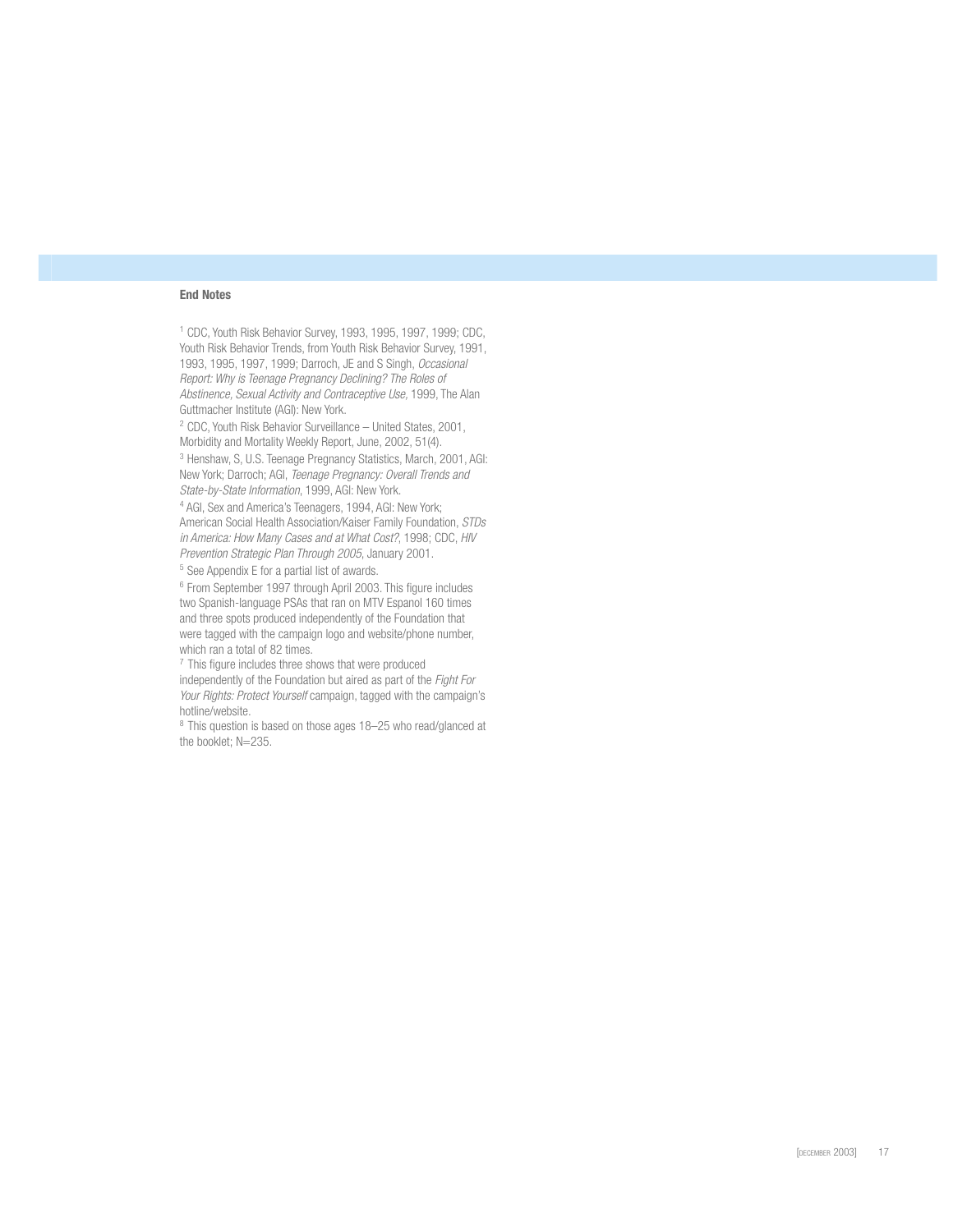# **Appendix A**

#### *Be Safe* **and** *Fight For Your Rights: Protect Yourself*

**Public Service Advertisements**

**September 1997–April 2003**

| <b>PSA Title</b>   | <b>Run Period</b> | <b>PSA Title</b>         | <b>Run Period</b> |
|--------------------|-------------------|--------------------------|-------------------|
| Kiss               | 09/97-03/99       | Crap 6 :10               | 04/02-08/02       |
| <b>Sweet Talk</b>  | 09/97-03/99       | Crap 7 :10               | 04/02-08/02       |
| Profiles A         | 12/97-03/99       | Crap 8 :10               | 04/02-08/02       |
| <b>Profiles B</b>  | 12/97-03/99       | Crap 9 :10               | 04/02-08/02       |
| Homeboy            | 12/98-07/99       | Crap 10 :10              | 04/02-08/02       |
| Friends            | 12/98-07/99       | One at a Time : 10       | 06/02-07/02       |
| Pickup Lines       | 03/99-12/99       | One at a Time : 10       | 06/02-07/02       |
| <b>Beach</b>       | 09/99-01/00       | <b>Assume Positive</b>   | 06/02-09/02       |
| Country            | 09/99-01/00       | Doesn't Have to Happen   | 06/02-12/02       |
| <b>Skate</b>       | 09/99-01/00       | Protect                  | 06/02-12/02       |
| 2nd Chance         | 12/99-12/00       | <b>Risk</b>              | 06/02-12/02       |
| Confidential       | 12/99-12/00       | Make Con Fun             | 08/02-09/02       |
| Ignorance          | 12/99-12/00       | Locker Room              | 08/02-09/02       |
| 2 Types            | 12/99-12/00       | Living Room              | 08/02-12/02       |
| How Do I Ask       | 12/99-12/00       | Pharmacy (aka "Grandma") | 08/02-12/02       |
| <b>Assembly</b>    | 02/01-05/01       | Sex in the High School   | 08/02-01/03       |
| Football           | 05/01-08/01       | Worthy                   | 08/02-09/02       |
| Nightclub          | 05/01-08/01       | Safe Sex 1               | 09/02-09/02       |
| Girls Who Talk     | 08/01-09/01       | Communication            | 12/02-12/02       |
| <b>Girls Tease</b> | 08/01-09/01       | Empowerment              | 12/02-12/02       |
| Boys Who Talk      | 08/01-09/01       | Safe Sex 2               | 12/02-12/02       |
| <b>Boys Tease</b>  | 08/01-09/01       | <b>Computer Class</b>    | $12/02 -$         |
| Convenience Store  | 12/01-12/02       | Gym Class                | $12/02 -$         |
| Gameshow*          | 01/02-09/02       | Home Ec                  | $12/02 -$         |
| Beauty Contest*    | 01/02-09/02       | Mountain**               | $12/02 -$         |
| X-Ray              | 04/02-12/02       | Shark**                  | $12/02 -$         |
| Crap 1 :10         | 04/02-08/02       | Roller Coaster**         | $12/02 -$         |
| Crap 2 :10         | 04/02-08/02       | Deli                     | $04/03 -$         |
| Crap 3 :10         | 04/02-08/02       | Night Kids               | $04/03 -$         |
| Crap 4 :10         | 04/02-08/02       | <b>Drug Store</b>        | $04/03 -$         |
| Crap 5 :10         | 04/02-08/02       |                          |                   |

\* Spanish-language PSA.

\*\* Produced independently of the Foundation, but aired as part of the *Fight For Your Rights* campaign.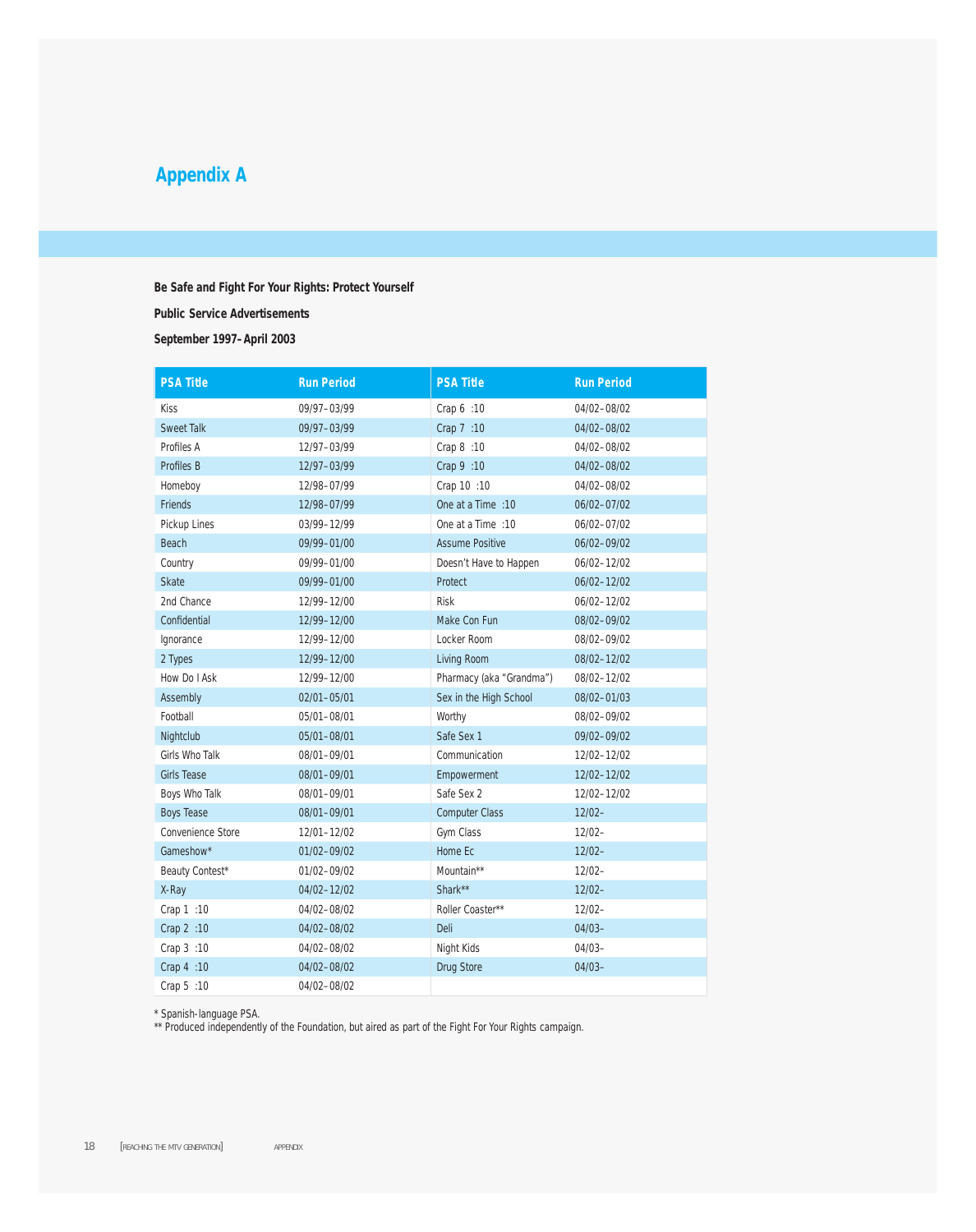# **Appendix B**

## *Be Safe* **and** *Fight For Your Rights: Protect Yourself*

#### **Full-Length Special Programming**

## **September 1997–April 2003**

| <b>TITLE</b>                                                                                                                                                                                                                                                                                              | <b>ORIGINAL AIRDATE</b> | <b>TOTAL VIEWERS**</b> |
|-----------------------------------------------------------------------------------------------------------------------------------------------------------------------------------------------------------------------------------------------------------------------------------------------------------|-------------------------|------------------------|
| <b>Coming to Terms Update</b><br>This news-style show explores the many different ways that teens deal with pregnancy.                                                                                                                                                                                    | 10/28/98                | 224,000                |
| <b>True Life: It Could Be You</b>                                                                                                                                                                                                                                                                         | 12/1/98                 | 1.908.000              |
| A documentary by two HIV-positive filmmakers who travel around the United States speaking to young people who are<br>living with HIV/AIDS about their lives and how the disease has affected them.                                                                                                        | Revised:<br>6/05/01     | Revised:<br>1,669,000  |
| Sex in the '90s: Fact or Fiction<br>An interview-style show that debunks myths surrounding safer sex and STDs, and gives factual data about STDs<br>including symptoms, treatments, and coping methods.                                                                                                   | 3/23/99                 | 6,402,000              |
| <b>Live Loveline</b><br>Comedian Adam Corolla and Dr. Drew Pinsky appear live in NYC at the MTV studios and take questions about STDs from<br>the audience as well as live callers.                                                                                                                       | 3/23/99                 | 1.495.000              |
| <b>True Life: I Need Sex RX</b><br>A documentary that chronicles the journeys of several young people as they set out to the clinic to get exams and be<br>tested for STDs and HIV.                                                                                                                       | 10/20/99                | 4,948,000              |
| <b>Director's Cut: World AIDS Day</b><br>Hosted by Jennifer Love Hewitt, this special aired two 4-minute films about how HIV/AIDS has affected the filmmakers'<br>lives. The films selected won the MTV-sponsored contest.                                                                                | 12/1/99                 | 565,000                |
| <b>Choose or Lose: Sex Laws</b><br>Centered around the 2001 presidential election and the topics of abortion, sex education, gay rights, and age of consent,<br>this show explores both sides of each issue, and encourages viewers to learn about public policies affecting their lives.                 | 10/23/01                | 999,000                |
| <b>Staying Alive 3</b><br>This show looks at how young people around the world have been impacted by HIV/AIDS. The show was produced with<br>the support of UNAIDS and the World Bank. It was broadcast in approximately 150 countries, including South Africa,<br>Kazakhstan, Russia, and China.         | 12/1/01                 | 6,327,000              |
| <b>Sex Quiz</b><br>Celebrities and everyday people on the street took MTV's 21-question pop quiz on sex and health. This special showed<br>their answers and gave the facts on each topic.                                                                                                                | 4/20/02                 | 14,846,000             |
| STD Show "9 Things You Need to Know Before You're Good to Go"<br>R&B/Hip-Hop star Tweet hosts this show on safer sex issues.                                                                                                                                                                              | 5/22/02                 | 3.407.000              |
| <b>Dangerous Liaisons</b><br>The third in a series of special programs created as part of the Fight For Your Rights<br>campaign, the show focused on the intersection of drugs, alcohol, coercion, and sex.                                                                                               | 7/30/02                 | 3,762,000              |
| "Diary of Bono and Chris Tucker: Aiding Africa<br>Chris Tucker and Bono take U.S. Secretary of the Treasury Paul O'Neil to Africa to show him how a small amount of<br>money can make huge improvements in the lives of African people.                                                                   | 10/9/02                 | 5,776,000              |
| "MTV/Time Magazine: Sex in the Classroom<br>A show on abstinence-only and comprehensive sex education curricula in the nation's schools-students, educators, and<br>experts speak out.                                                                                                                    | 10/30/02                | 3,416,000              |
| <b>Staying Alive 4</b><br>A half-hour special profiling young people from around the world infected with or affected by HIV and AIDS.                                                                                                                                                                     | 11/24/02                | 8,346,000              |
| True Life: I've Got Baby Mama Drama<br>This show focuses on the challenges that young, unmarried parents face in raising their children.                                                                                                                                                                  | 2/20/03                 | 8,000,000              |
| Busting the Double Standards: The Girls, the Guys (2 shows)<br>Two shows focused on gender-related sexual myths and stereotypes and the ways in which these issues may present<br>barriers to practicing safer sex and maintaining healthy relationships, produced with support from the Ford Foundation. | 4/29/03                 | 8,266,000              |
| <b>Staying Alive: A Global Forum</b><br>Young people are given the opportunity to ask questions about HIV/AIDS. Panel members include former President Clinton<br>and actor Rupert Everett.                                                                                                               | 7/14/03                 | 1,210,000              |

\* Produced independently of the Foundation, but aired as part of the *Fight For Your Rights* campaign.

\*\* Includes rebroadcasts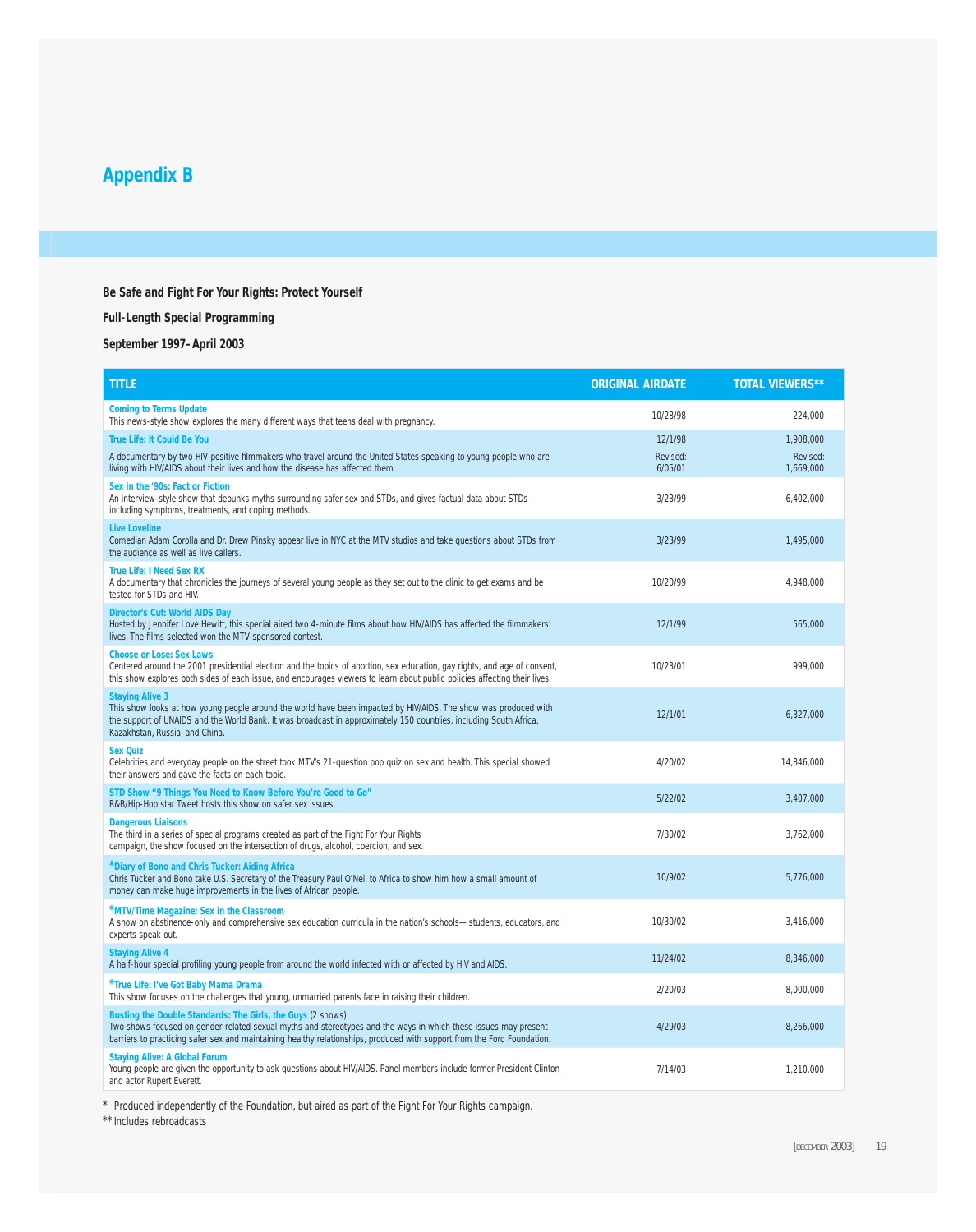# **Appendix C**

#### **MTV/Kaiser Family Foundation Public Education Campaign**

#### **Honors and Awards—Partial List 1998–2003**

2003 Cable Television Public Affairs Association Joel A. Berger Award for outstanding public affairs initiative on HIV/AIDS for *Fight For Your Rights: Protect Yourself* campaign

2003 Cable Television Public Affairs Association Website Award for *Fight For Your Rights: Protect Yourself Web site*: www.fightforyourrights.mtv.com

2002 Academy of Television Arts and Sciences National Emmy Award for Best Public Service Announcement for *Be Safe/Fight for Your Rights: Protect Yourself* 

2002 Cable Positive POP Award for Outstanding Special Programming for *Staying Alive 3*

2002 Cable Positive POP Award for Outstanding Special Programming for *MTV's First National Sex Quiz*

2001 Telly Award for *Nightclub, Football, and Assembly* PSAs

2001 Aegis Award *for Nightclub, Football, and Assembly* PSAs

2001 Academy of Television Arts and Sciences Ribbon of Hope Award for *Convenience Store* AIDS Awareness PSA

1999 New York Festivals Television Programming and Promotions Gold Medal Award for best public affairs program for World AIDS Day Special, *True Life: It Could Be You* 

1999 Academy of Television Arts and Sciences Ribbon of Hope Award for World AIDS Day Special, *True Life: It Could Be You* 

1998 Cable Television Public Affairs Association Beacon Award for Outstanding HIV/AIDS Public Affairs Campaign for *Be Safe* campaign

1998 Cine Golden Eagle Award for World AIDS Day Special, *True Life: It Could Be You*